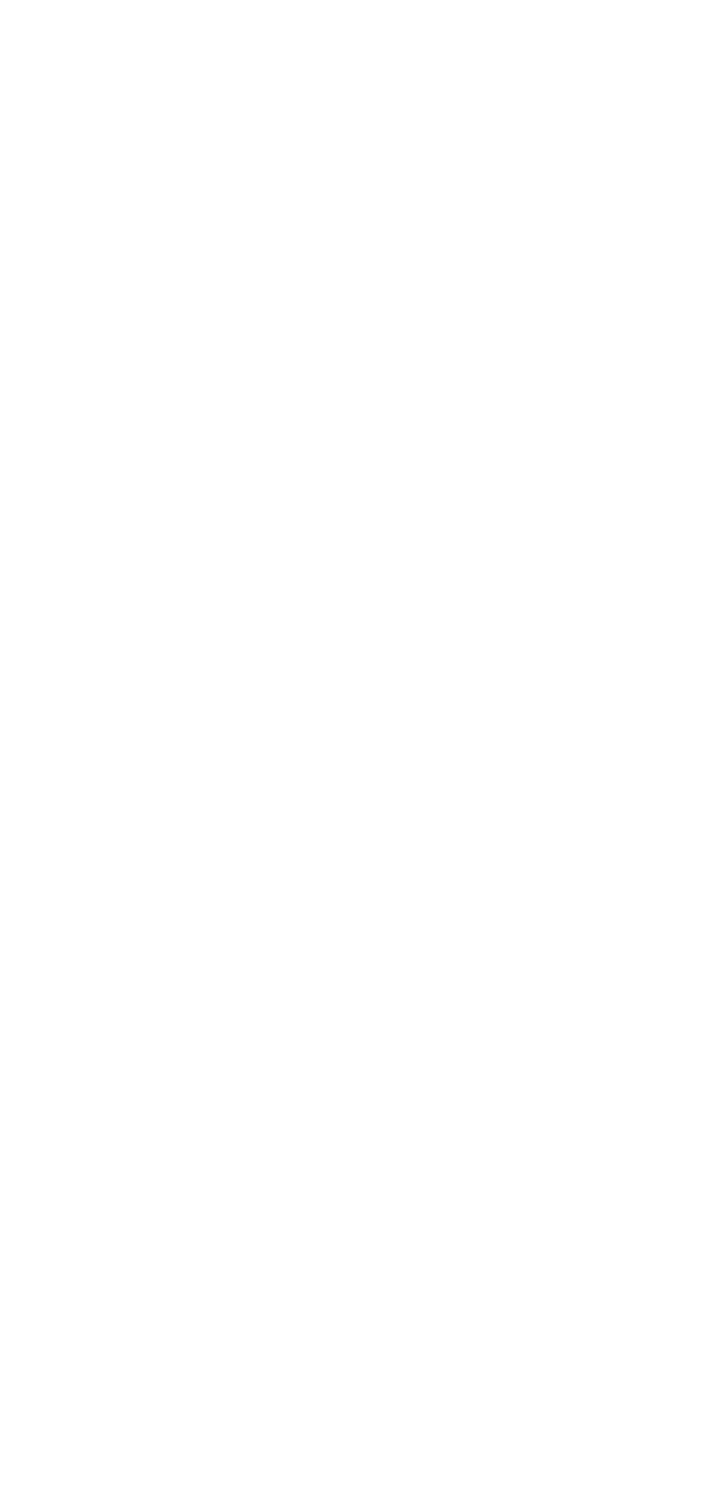# **Investment Objective and Policy**

The objective of the Trust is to track the capital performance of the S&P Global 100 Index.

Securities in the S&P Global 100 Index will be held with weightings generally proportionate to their company's market capitalisation.

From time to time, non-Index constituents may be held as a result of a corporate action and these holdings will be sold or transferred as soon as reasonably practical.

The Trust may hold derivatives for the purpose of Efficient Portfolio Management.

# **Risk Profile**

### **Market Risk**

Market risk arises mainly from uncertainty about future prices. It represents the potential loss the Trust may suffer through holding market positions in the face of market movements. The Manager adheres to the investment guidelines and in this way, monitors and controls the exposure to risk from any type of security, sector or issuer.

### **Currency Risk**

This Trust is invested in overseas financial securities. The performance of the Trust may therefore be affected by changes in exchange rates. This risk may be managed by the use of forward currency contracts, which aim to manage the effect of changing exchange rates.

# **Trust Facts**

|           | 15 Jun, 15 Dec |
|-----------|----------------|
|           | 15 Aug, 15 Feb |
| 15 Dec 18 | 15 Dec 17      |
| 0.67%     | 0.99%          |
| 0.38%     | 0.38%          |
| 0.14%     | 0.14%          |
| 0.09%     | 0.09%          |
|           |                |

The Ongoing Charges Figure (OCF) is the ratio of the Trust's total disclosable costs (excluding overdraft interest) to the average net assets of the Trust.

The OCF is intended to provide a reliable figure which gives the most accurate measure of what it costs to invest in a trust and is calculated based on the last period's figures.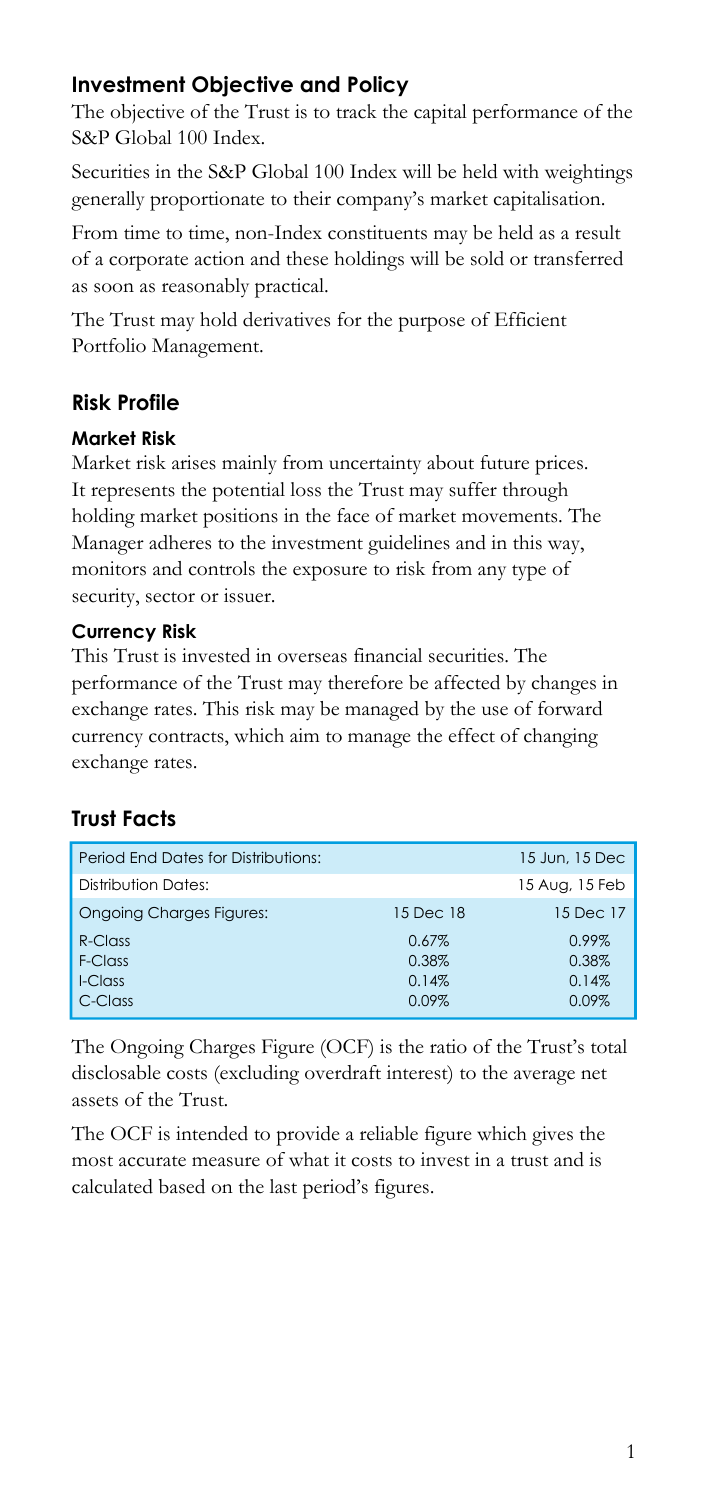# **Risk and Reward Profile**



- This risk and reward profile is based on historical data which may not be a reliable indication of the Trust's risk and reward category in the future.
- The category number highlighted above reflects the rate at which the Trust's unit price has moved up and down in the past. If the Trust has less than five years' track record, the number also reflects the rate at which the Index the Trust tracks has moved up and down in the past. Higher numbers mean the potential reward could be greater, but this comes with increased risk of losing money.
- The Trust is in category five because it invests in company shares which are sensitive to variations in the stock market. The value of company shares can change substantially over short periods of time. Company shares are generally considered to be higher risk investments than bonds or cash.
- The Trust's category is not guaranteed to remain the same and may change over time.
- Even a trust in the lowest category is not a risk free investment.

# **Distribution Information**

# **R-Class**

The distribution payable on 15 February 2019 is 0.8655p per unit for distribution units and 1.1074p per unit for accumulation units.

# **F-Class**

The distribution payable on 15 February 2019 is 0.9545p per unit for distribution units and 1.2657p per unit for accumulation units.

# **I-Class**

The distribution payable on 15 February 2019 is 1.0932p per unit for distribution units and 1.5464p per unit for accumulation units.

# **C-Class**

The distribution payable on 15 February 2019 is 1.1225p per unit for distribution units and 1.5917p per unit for accumulation units.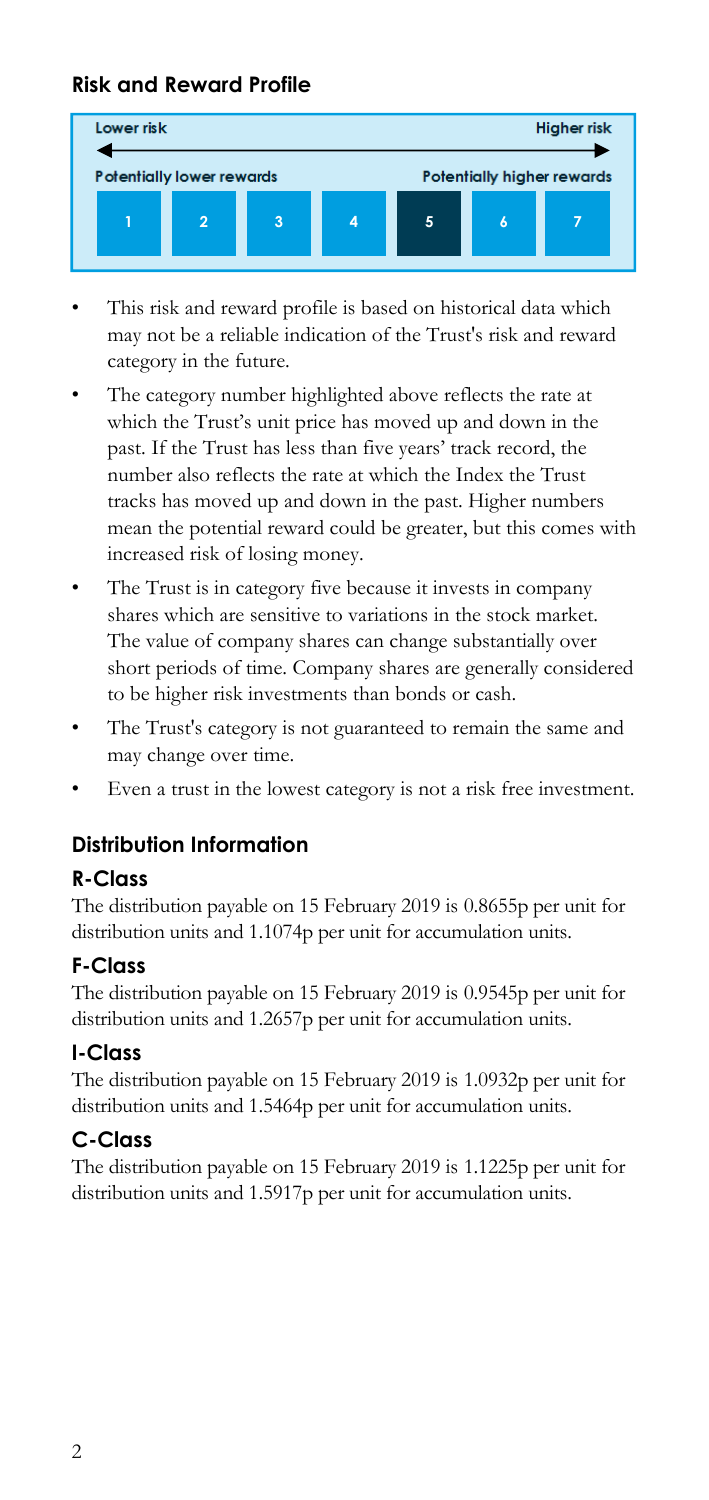# **Portfolio Information**

The top 10 holdings and their associated weighting at the current and preceding year ends were:

| <b>Top 10 Holdings at</b><br>15 December 2018 |                                         | <b>Top 10 Holdings at</b><br>15 December 2017 |                                         |
|-----------------------------------------------|-----------------------------------------|-----------------------------------------------|-----------------------------------------|
| Holding                                       | Percentage of<br><b>Net Asset Value</b> | Holding                                       | Percentage of<br><b>Net Asset Value</b> |
| Microsoft                                     | 7.11%                                   | Apple                                         | 7.36%                                   |
| Apple                                         | 6.56%                                   | Microsoft                                     | 5.46%                                   |
| Amazon.com                                    | 5.72%                                   | Amazon.com                                    | 3.89%                                   |
| Johnson & Johnson                             | 3.25%                                   | Johnson & Johnson                             | 3.15%                                   |
| <b>JPMorgan Chase</b>                         | 2.92%                                   | <b>JPMorgan Chase</b>                         | 3.04%                                   |
| <b>Fxxon Mobil</b>                            | 2.77%                                   | Fxxon Mobil                                   | 2.92%                                   |
| Alphabet 'A'                                  | 2.75%                                   | Alphabet 'A'                                  | 2.65%                                   |
| Alphabet 'C'                                  | 2.72%                                   | Alphabet 'C'                                  | 2.61%                                   |
| <b>Nestlé</b>                                 | 2.21%                                   | Nestlé                                        | 2.21%                                   |
| Pfizer                                        | 2.20%                                   | Procter & Gamble                              | 1.94%                                   |

# **Trust Holdings as at 15 December 2018**



# **Trust Holdings as at 15 December 2017**

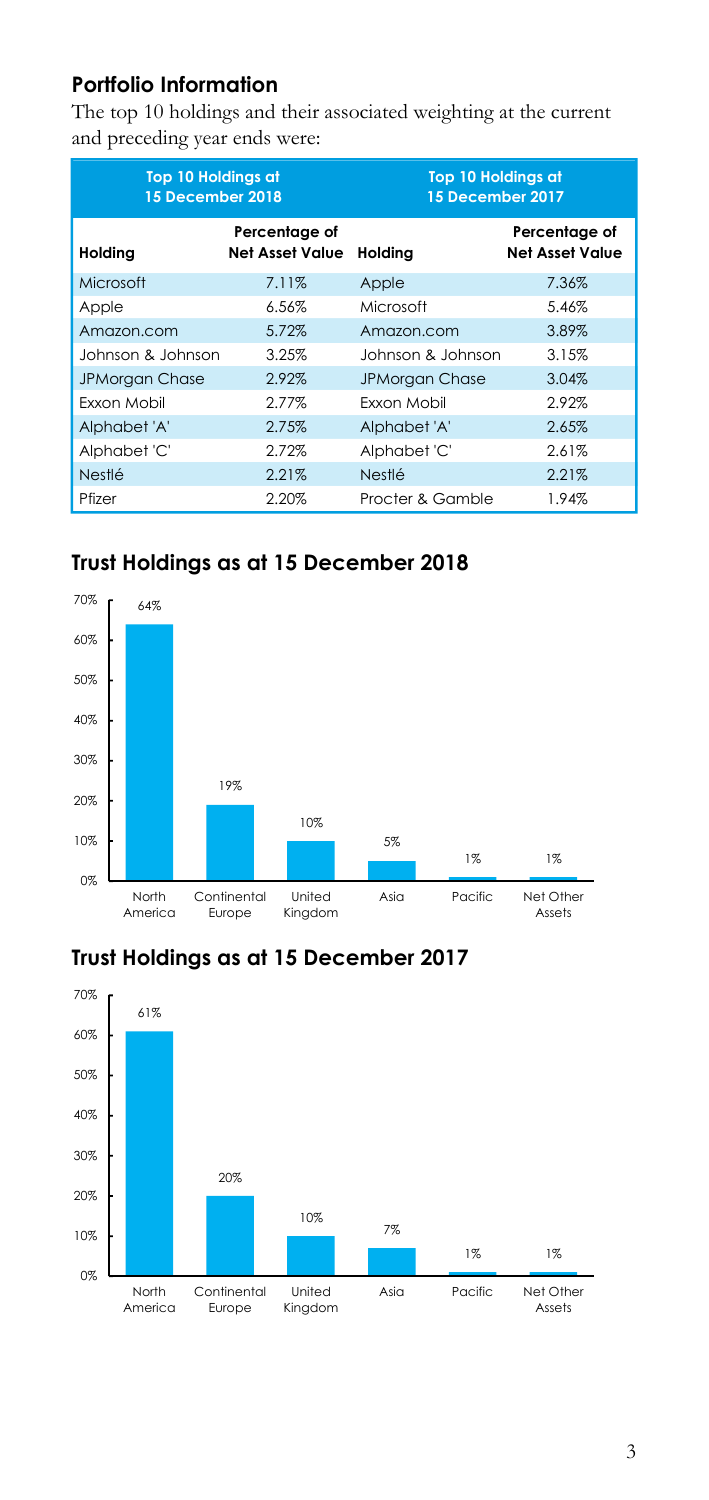# **Comparative Tables**

#### **R-Class Distribution Units**

#### **Change in Net Asset Value per Unit**

| <b>Accounting year ending</b>                          | 15/12/18<br>(pence<br>per unit) | 15/12/17<br>(pence<br>per unit)            | 15/12/16<br>(pence<br>per unit) |
|--------------------------------------------------------|---------------------------------|--------------------------------------------|---------------------------------|
| Opening net asset value per unit                       | 116.97                          | 104.60                                     | 81.48                           |
| Return before operating charges*                       | 5.35                            | 15.26                                      | 25.84                           |
| Operating charges<br>(calculated on average price)     | (0.80)                          | (1.10)                                     | (1.04)                          |
| Return after operating charges*                        | 4.55                            | 14.16                                      | 24.80                           |
| Distributions on income units                          | (2.14)                          | (1.79)                                     | (1.68)                          |
| Closing net asset value per unit                       | 119.38                          | 116.97                                     | 104.60                          |
| * after direct transaction costs of:                   | 0.02                            | 0.01                                       | 0.01                            |
| Performance                                            |                                 |                                            |                                 |
| Return after charges                                   | 3.89%                           | 13.54%                                     | 30.44%                          |
| Other Information                                      |                                 |                                            |                                 |
| Closing net asset value (£)<br>Closing number of units | 12,411,654<br>10.397.150        | 12,759,187<br>10,907,673                   | 11,273,136<br>10,777,562        |
| Operating chargest<br>Direct transaction costs         | 0.67%<br>0.02%                  | 0.99%<br>0.01%                             | 1.15%<br>0.01%                  |
| Prices                                                 |                                 |                                            |                                 |
| Highest unit price<br>Lowest unit price                | 128.40p<br>107.70p              | 118.30 <sub>p</sub><br>104.50 <sub>p</sub> | 105.20p<br>76.51 <sub>p</sub>   |

 † Operating charges, otherwise known as the OCF is the ratio of the Trust's total disclosable costs (excluding overdraft interest) to the average net assets of the Trust.

**Past performance is not a guide to future performance.** 

**The price of units and any income from them may go down as well as up.**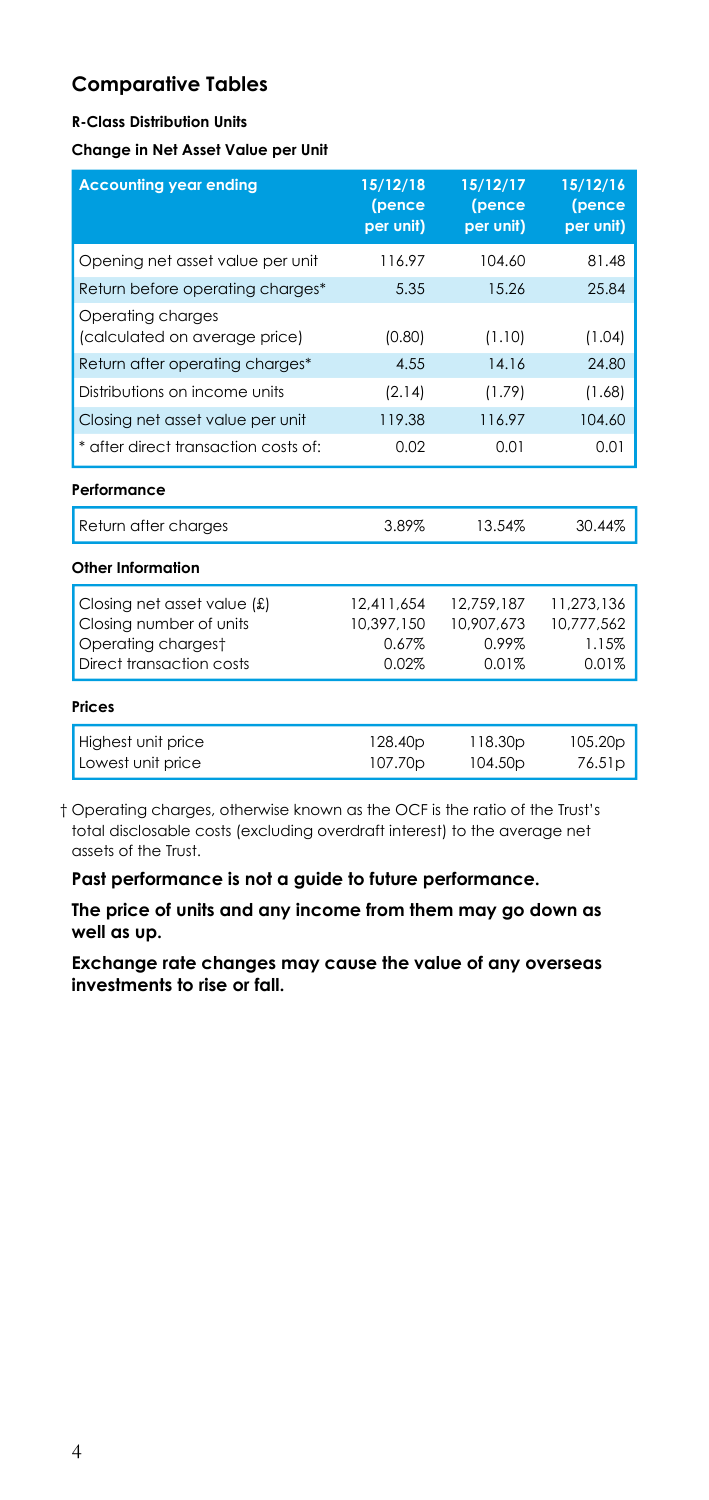#### **R-Class Accumulation Units**

**Change in Net Asset Value per Unit** 

| <b>Accounting year ending</b>                                                                               | 15/12/18<br>(pence<br>per unit)            | 15/12/17<br>(pence<br>per unit)            | 15/12/16<br>(pence<br>per unit)            |
|-------------------------------------------------------------------------------------------------------------|--------------------------------------------|--------------------------------------------|--------------------------------------------|
| Opening net asset value per unit                                                                            | 148.05                                     | 130.32                                     | 99.65                                      |
| Return before operating charges*                                                                            | 6.78                                       | 19.11                                      | 31.95                                      |
| Operating charges<br>(calculated on average price)                                                          | (1.02)                                     | (1.38)                                     | (1.28)                                     |
| Return after operating charges*                                                                             | 5.76                                       | 17.73                                      | 30.67                                      |
| Distributions                                                                                               | (2.72)                                     | (2.24)                                     | (2.06)                                     |
| Retained distributions on<br>accumulation units                                                             | 2.72                                       | 2.24                                       | 2.06                                       |
| Closing net asset value per unit                                                                            | 153.81                                     | 148.05                                     | 130.32                                     |
| * after direct transaction costs of:                                                                        | 0.02                                       | 0.02                                       | 0.01                                       |
| Performance                                                                                                 |                                            |                                            |                                            |
| Return after charges                                                                                        | 3.89%%                                     | 13.60%                                     | 30.78%                                     |
| <b>Other Information</b>                                                                                    |                                            |                                            |                                            |
| Closing net asset value $f(x)$<br>Closing number of units<br>Operating chargest<br>Direct transaction costs | 60.041.080<br>39.036.858<br>0.67%<br>0.02% | 53,612,487<br>36.212.959<br>0.99%<br>0.01% | 46,408,949<br>35.612.504<br>1.15%<br>0.01% |
| Prices                                                                                                      |                                            |                                            |                                            |
| Highest unit price<br>Lowest unit price                                                                     | 164.20p<br>136.30 <sub>p</sub>             | 149.00p<br>130.20p                         | 130.40 <sub>p</sub><br>93.57p              |

 † Operating charges, otherwise known as the OCF is the ratio of the Trust's total disclosable costs (excluding overdraft interest) to the average net assets of the Trust.

**Past performance is not a guide to future performance.** 

**The price of units and any income from them may go down as well as up.**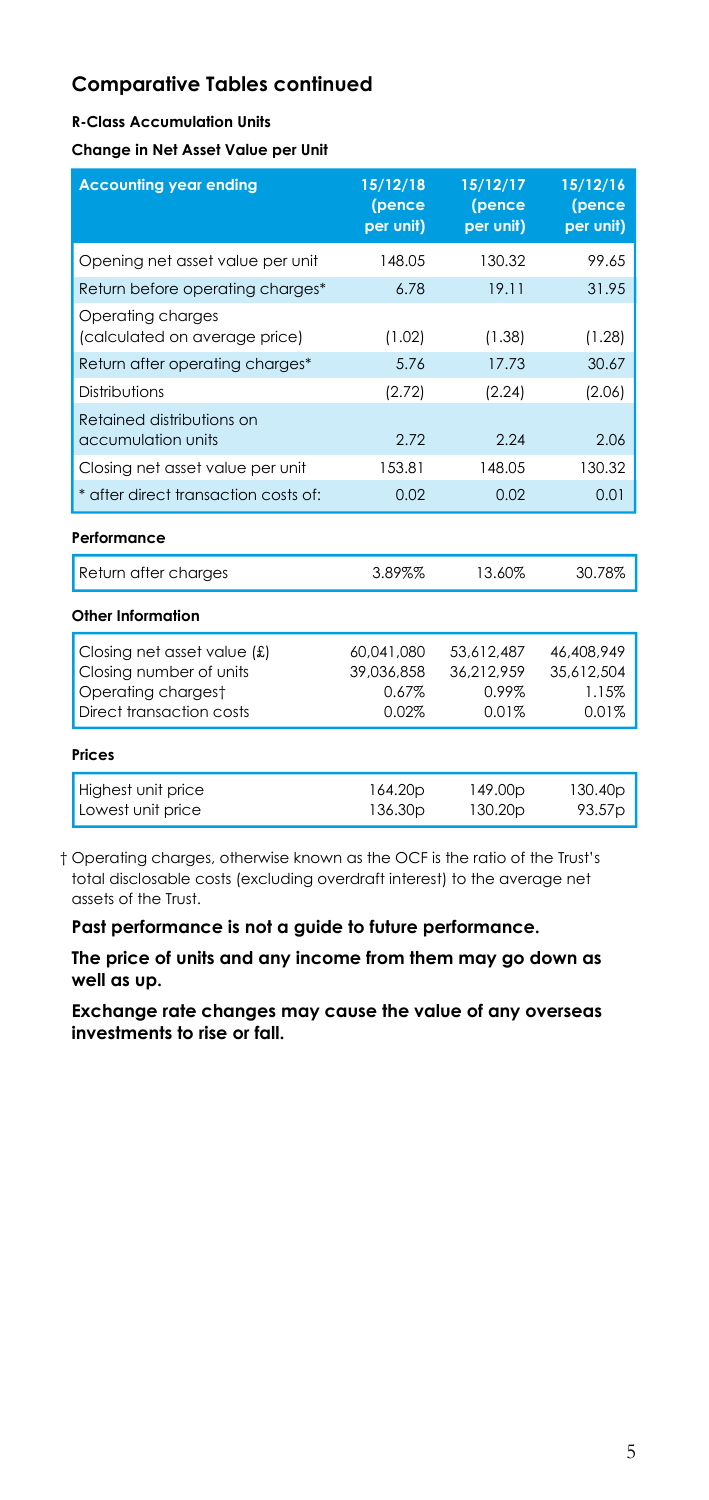#### **F-Class Distribution Units**

**Change in Net Asset Value per Unit** 

| <b>Accounting year ending</b>                      | 15/12/18<br>(pence<br>per unit) | 15/12/17<br>(pence<br>per unit) | 15/12/16<br>(pence<br>per unit) |
|----------------------------------------------------|---------------------------------|---------------------------------|---------------------------------|
| Opening net asset value per unit                   | 117.27                          | 104.86                          | 81.66                           |
| Return before operating charges*                   | 5.35                            | 15.34                           | 25.93                           |
| Operating charges<br>(calculated on average price) | (0.45)                          | (0.43)                          | (0.36)                          |
| Return after operating charges*                    | 4.90                            | 14.91                           | 25.57                           |
| Distributions on income units                      | (2.49)                          | (2.50)                          | (2.37)                          |
| Closing net asset value per unit                   | 119.68                          | 117.27                          | 104.86                          |
| * after direct transaction costs of:               | 0.02                            | 0.01                            | 0.01                            |
| Performance                                        |                                 |                                 |                                 |
| Return after charges                               | 4.18%                           | 14.22%                          | 31.31%                          |
| Other Information                                  |                                 |                                 |                                 |
| Closing net asset value (£)                        | 100.801                         | 98.771                          | 88.321                          |
| Closing number of units                            | 84.224                          | 84.224                          | 84.224                          |
| Operating chargest                                 | 0.38%                           | 0.38%                           | 0.40%                           |
| Direct transaction costs                           | 0.02%                           | 0.01%                           | 0.01%                           |
| <b>Prices</b>                                      |                                 |                                 |                                 |
| Highest unit price                                 | 128.70p                         | 118.80p                         | 105.90p                         |
| Lowest unit price                                  | 108.10 <sub>p</sub>             | 104.90p                         | 76.77p                          |

 † Operating charges, otherwise known as the OCF is the ratio of the Trust's total disclosable costs (excluding overdraft interest) to the average net assets of the Trust.

**Past performance is not a guide to future performance.** 

**The price of units and any income from them may go down as well as up.**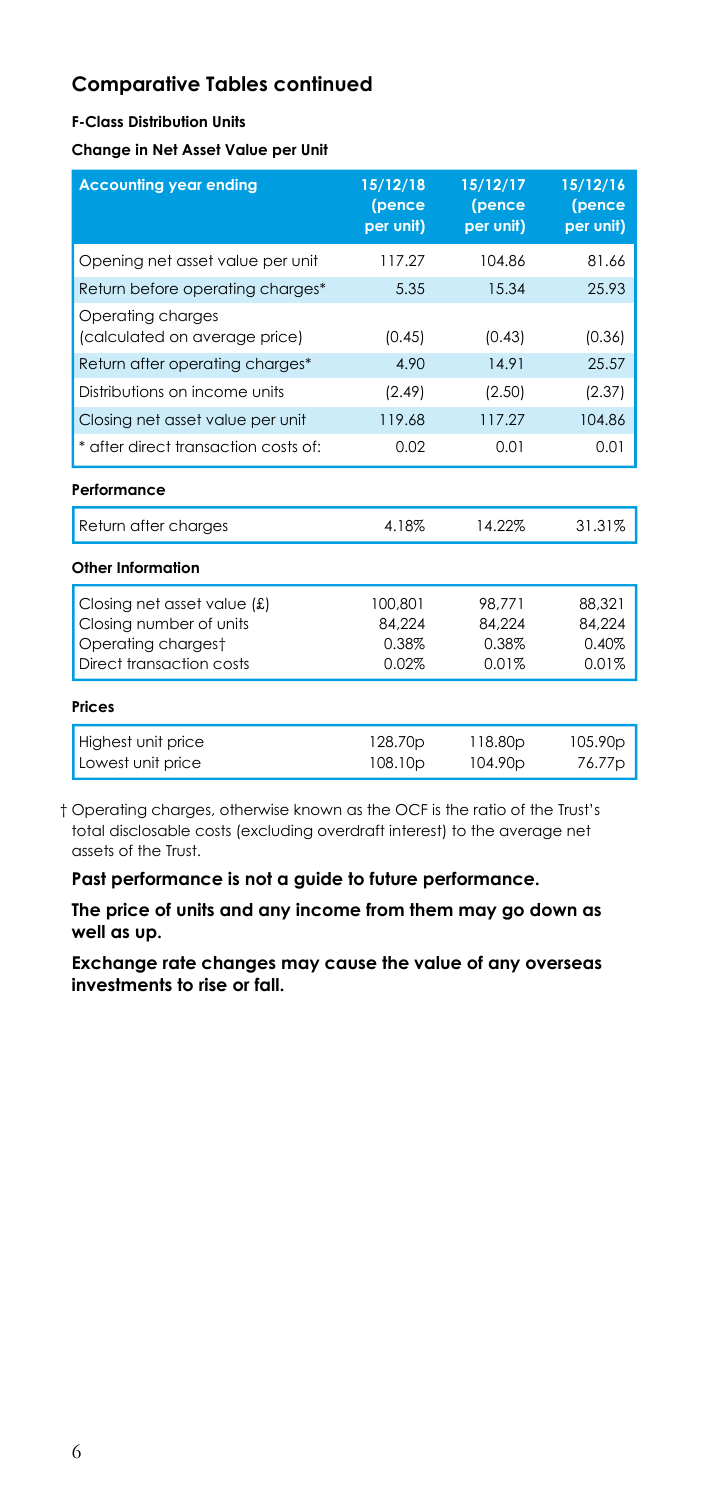#### **F-Class Accumulation Units**

**Change in Net Asset Value per Unit** 

| <b>Accounting year ending</b>                          | 15/12/18<br>(pence<br>per unit) | 15/12/17<br>(pence<br>per unit) | 15/12/16<br>(pence<br>per unit) |
|--------------------------------------------------------|---------------------------------|---------------------------------|---------------------------------|
| Opening net asset value per unit                       | 153.53                          | 134.31                          | 101.93                          |
| Return before operating charges*                       | 7.03                            | 19.77                           | 32.84                           |
| Operating charges<br>(calculated on average price)     | (0.60)                          | (0.55)                          | (0.46)                          |
| Return after operating charges*                        | 6.43                            | 19.22                           | 32.38                           |
| Distributions                                          | (3.28)                          | (3.21)                          | (2.97)                          |
| Retained distributions on<br>accumulation units        | 3.28                            | 3.21                            | 2.97                            |
| Closing net asset value per unit                       | 159.96                          | 153.53                          | 134.31                          |
| * after direct transaction costs of:                   | 0.02                            | 0.02                            | 0.01                            |
| Performance                                            |                                 |                                 |                                 |
| Return after charges                                   | 4.19%                           | 14.31%                          | 31.77%                          |
| Other Information                                      |                                 |                                 |                                 |
| Closing net asset value (£)<br>Closing number of units | 1.252.667<br>783,100            | 1.261.965<br>821.988            | 1.105.572<br>823,150            |
| Operating chargest                                     | 0.38%                           | 0.38%                           | 0.40%                           |
| Direct transaction costs                               | 0.02%                           | 0.01%                           | 0.01%                           |
| <b>Prices</b>                                          |                                 |                                 |                                 |
| Highest unit price                                     | 170.70p                         | 154.40 <sub>p</sub>             | 134.40 <sub>p</sub>             |
| Lowest unit price                                      | 141.50p                         | 134.30p                         | 95.82p                          |

 † Operating charges, otherwise known as the OCF is the ratio of the Trust's total disclosable costs (excluding overdraft interest) to the average net assets of the Trust.

**Past performance is not a guide to future performance.** 

**The price of units and any income from them may go down as well as up.**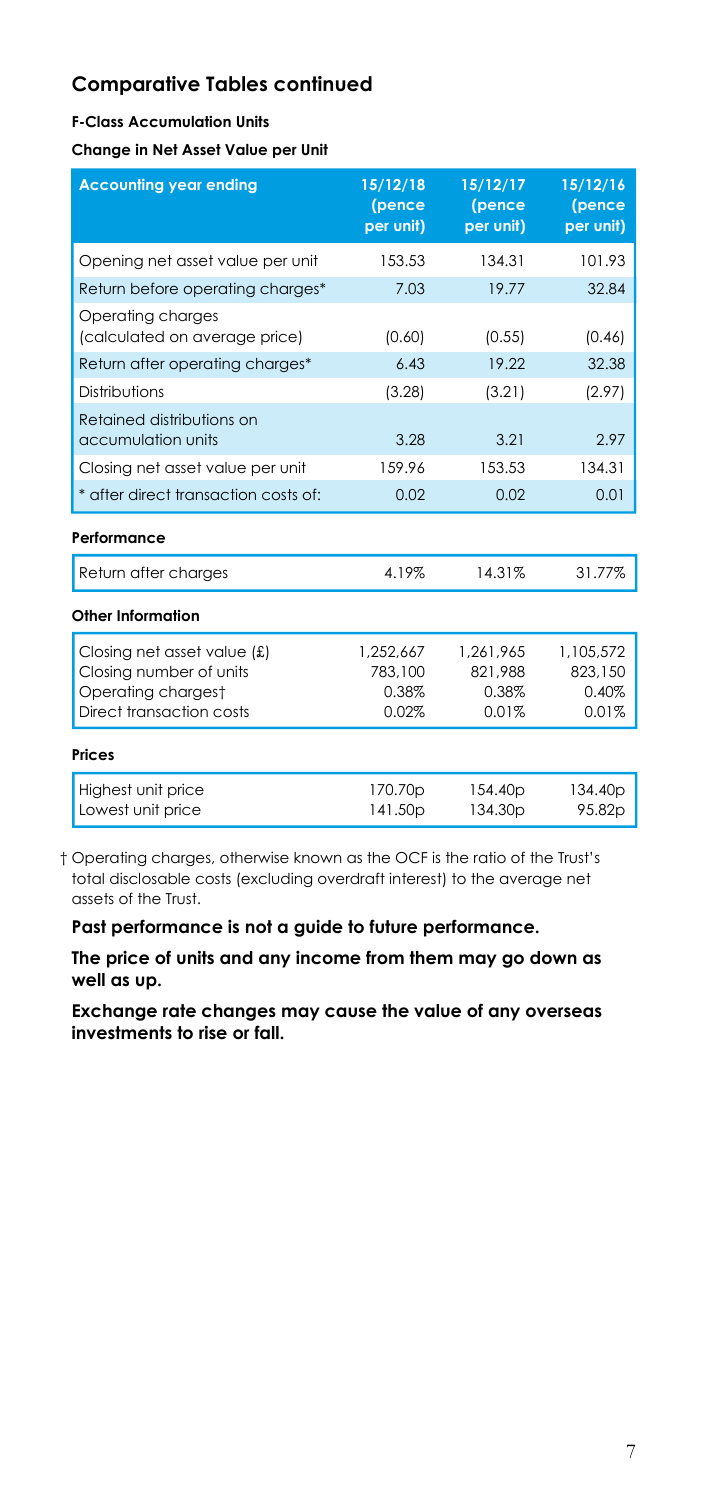#### **I-Class Distribution Units**

**Change in Net Asset Value per Unit** 

| <b>Accounting year ending</b>                                                                            | 15/12/18<br>(pence<br>per unit)            | 15/12/17<br>(pence<br>per unit)            | 15/12/16<br>(pence<br>per unit)            |
|----------------------------------------------------------------------------------------------------------|--------------------------------------------|--------------------------------------------|--------------------------------------------|
| Opening net asset value per unit                                                                         | 116.95                                     | 104.57                                     | 81.45                                      |
| Return before operating charges*                                                                         | 5.34                                       | 15.31                                      | 25.88                                      |
| Operating charges<br>(calculated on average price)                                                       | (0.17)                                     | (0.16)                                     | (0.13)                                     |
| Return after operating charaes*                                                                          | 5.17                                       | 15.15                                      | 25.75                                      |
| Distributions on income units                                                                            | (2.77)                                     | (2.77)                                     | (2.63)                                     |
| Closing net asset value per unit                                                                         | 119.35                                     | 116.95                                     | 104.57                                     |
| * after direct transaction costs of:                                                                     | 0.02                                       | 0.01                                       | 0.01                                       |
| Performance                                                                                              |                                            |                                            |                                            |
| Return after charges                                                                                     | 4.42%                                      | 14.49%                                     | 31.61%                                     |
| Other Information                                                                                        |                                            |                                            |                                            |
| Closing net asset value (£)<br>Closing number of units<br>Operating chargest<br>Direct transaction costs | 17,840,508<br>14,947,885<br>0.14%<br>0.02% | 21.939.920<br>18,760,861<br>0.14%<br>0.01% | 22,354,583<br>21.377.546<br>0.14%<br>0.01% |
| <b>Prices</b>                                                                                            |                                            |                                            |                                            |
| Highest unit price<br>Lowest unit price                                                                  | 128.50p<br>107.90p                         | 118.60p<br>104.60p                         | 105.70p<br>76.61p                          |

 † Operating charges, otherwise known as the OCF is the ratio of the Trust's total disclosable costs (excluding overdraft interest) to the average net assets of the Trust.

**Past performance is not a guide to future performance.** 

**The price of units and any income from them may go down as well as up.**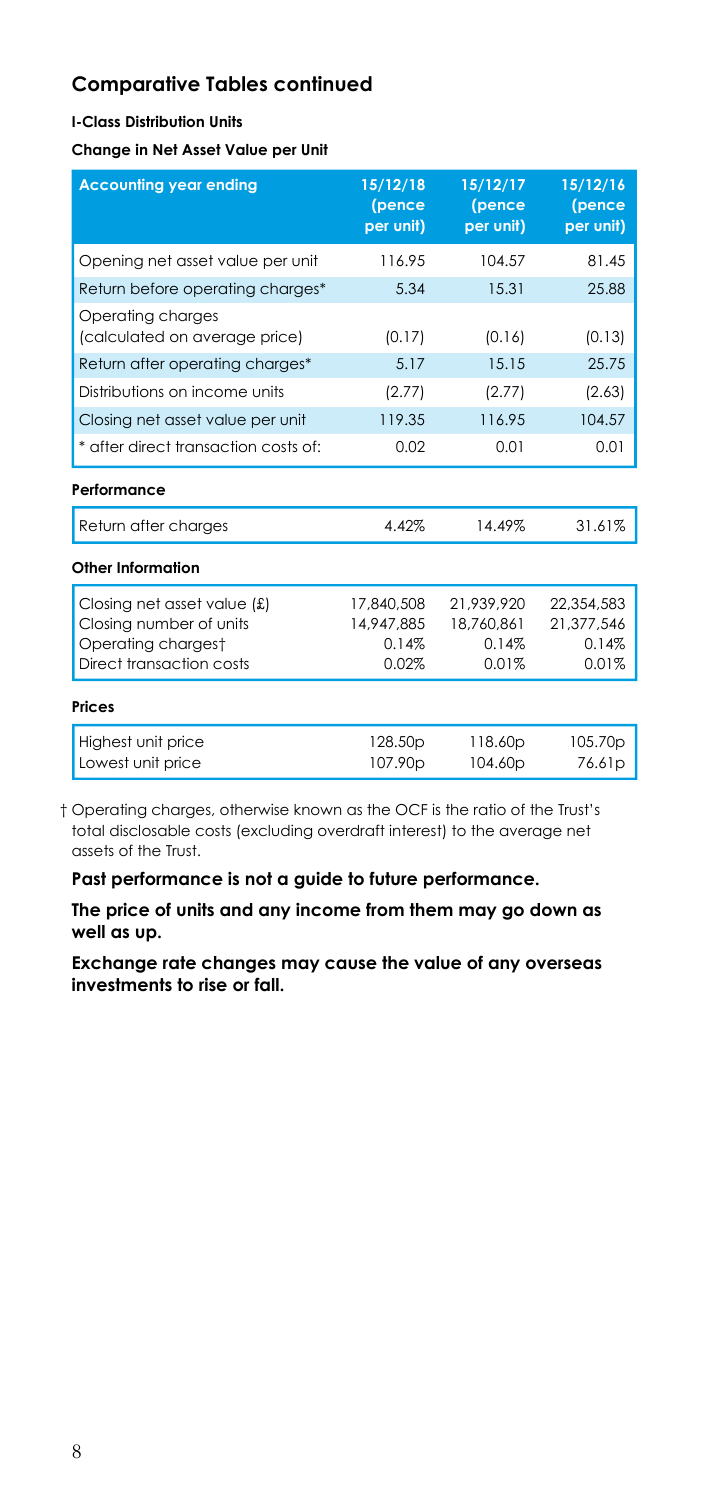#### **I-Class Accumulation Units**

**Change in Net Asset Value per Unit** 

| <b>Accounting year ending</b>                      | 15/12/18<br>(pence<br>per unit) | 15/12/17<br>(pence<br>per unit) | 15/12/16<br>(pence<br>per unit) |
|----------------------------------------------------|---------------------------------|---------------------------------|---------------------------------|
| Opening net asset value per unit                   | 163.12                          | 142.36                          | 107.76                          |
| Return before operating charges*                   | 7.48                            | 20.97                           | 34.77                           |
| Operating charges<br>(calculated on average price) | (0.23)                          | (0.21)                          | (0.17)                          |
| Return after operating charges*                    | 7.25                            | 20.76                           | 34.60                           |
| Distributions                                      | (3.89)                          | (3.79)                          | (3.50)                          |
| Retained distributions on<br>accumulation units    | 3.89                            | 3.79                            | 3.50                            |
| Closing net asset value per unit                   | 170.37                          | 163.12                          | 142.36                          |
| * after direct transaction costs of:               | 0.03                            | 0.02                            | 0.01                            |
| Performance                                        |                                 |                                 |                                 |
| Return after charges                               | 4.44%                           | 14.58%                          | 32.11%                          |
| Other Information                                  |                                 |                                 |                                 |
| Closing net asset value $f(x)$                     | 38,470,477                      | 28.980.365                      | 21.743.814                      |
| Closing number of units<br>Operating chargest      | 22.580.923<br>0.14%             | 17.766.338<br>0.14%             | 15.273.727<br>0.14%             |
| Direct transaction costs                           | 0.02%                           | 0.01%                           | 0.01%                           |
| Prices                                             |                                 |                                 |                                 |
| Highest unit price<br>Lowest unit price            | 181.70p<br>150.50 <sub>p</sub>  | 164.00p<br>142.30 <sub>p</sub>  | 142.50 <sub>p</sub><br>101.40p  |

 † Operating charges, otherwise known as the OCF is the ratio of the Trust's total disclosable costs (excluding overdraft interest) to the average net assets of the Trust.

**Past performance is not a guide to future performance.** 

**The price of units and any income from them may go down as well as up.**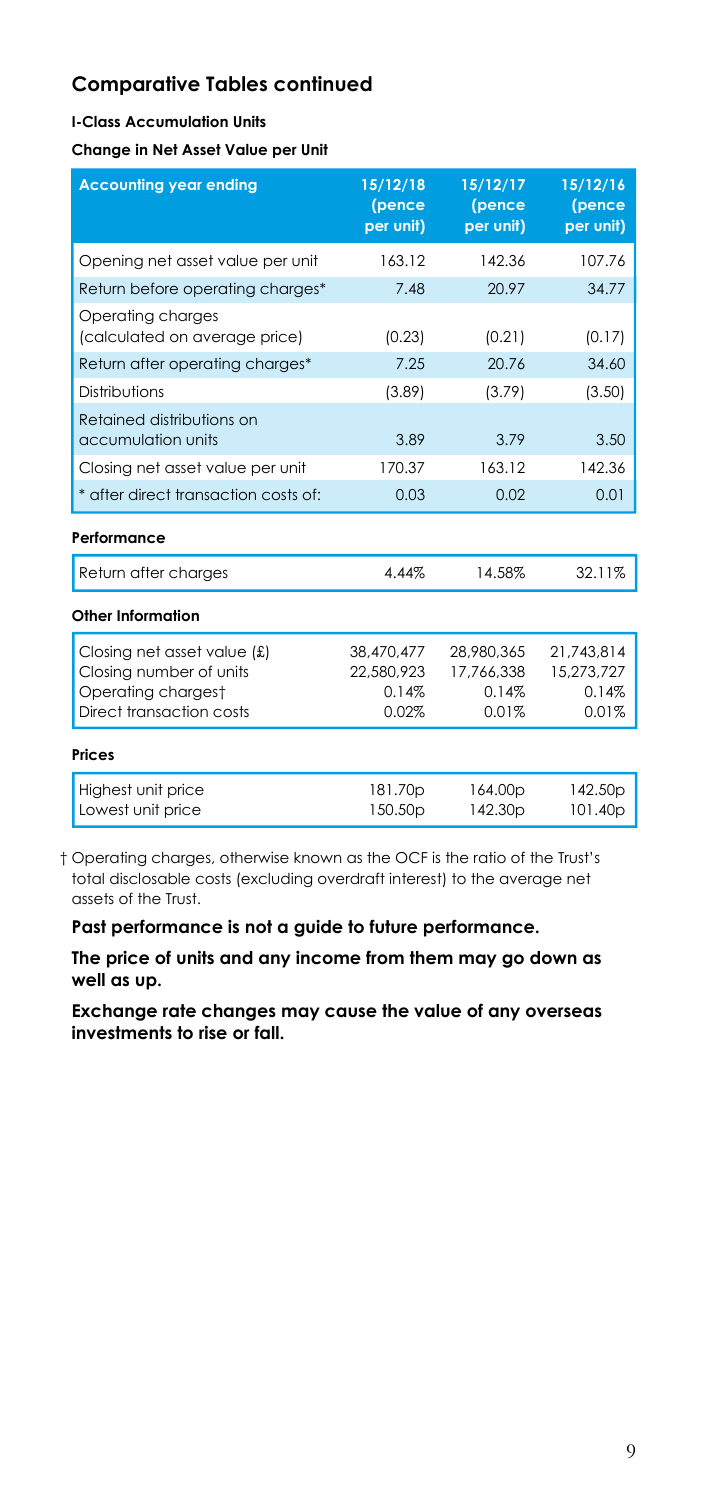#### **C-Class Distribution Units**

#### **Change in Net Asset Value per Unit**

| <b>Accounting year ending</b>                      | 15/12/18<br>(pence<br>per unit) | 15/12/17<br>(pence<br>per unit) | 15/12/16<br>(pence<br>per unit) |
|----------------------------------------------------|---------------------------------|---------------------------------|---------------------------------|
| Opening net asset value per unit                   | 116.87                          | 104.51                          | 81.40                           |
| Return before operating charges*                   | 5.35                            | 15.28                           | 25.86                           |
| Operating charges<br>(calculated on average price) | (0.11)                          | (0.10)                          | (0.08)                          |
| Return after operating charges*                    | 5.24                            | 15.18                           | 25.78                           |
| Distributions on income units                      | (2.83)                          | (2.82)                          | (2.67)                          |
| Closing net asset value per unit                   | 119.28                          | 116.87                          | 104.51                          |
| * after direct transaction costs of:               | 0.02                            | 0.01                            | 0.01                            |
| Performance                                        |                                 |                                 |                                 |
| Return after charges                               | 4.48%                           | 14.52%                          | 31.67%                          |
| Other Information                                  |                                 |                                 |                                 |
| Closing net asset value (£)                        | 179.779                         | 149.725                         | 92.723                          |
| Closing number of units                            | 150.721                         | 128,107                         | 88.724                          |
| Operating chargest                                 | 0.09%                           | 0.09%                           | 0.09%                           |
| Direct transaction costs                           | 0.02%                           | 0.01%                           | 0.01%                           |
| Prices                                             |                                 |                                 |                                 |
| Highest unit price                                 | 128.40p                         | 118.60p                         | 105.70p                         |
| Lowest unit price                                  | 107.80 <sub>p</sub>             | 104.60 <sub>p</sub>             | 76.56p                          |

 † Operating charges, otherwise known as the OCF is the ratio of the Trust's total disclosable costs (excluding overdraft interest) to the average net assets of the Trust.

**Past performance is not a guide to future performance.** 

**The price of units and any income from them may go down as well as up.**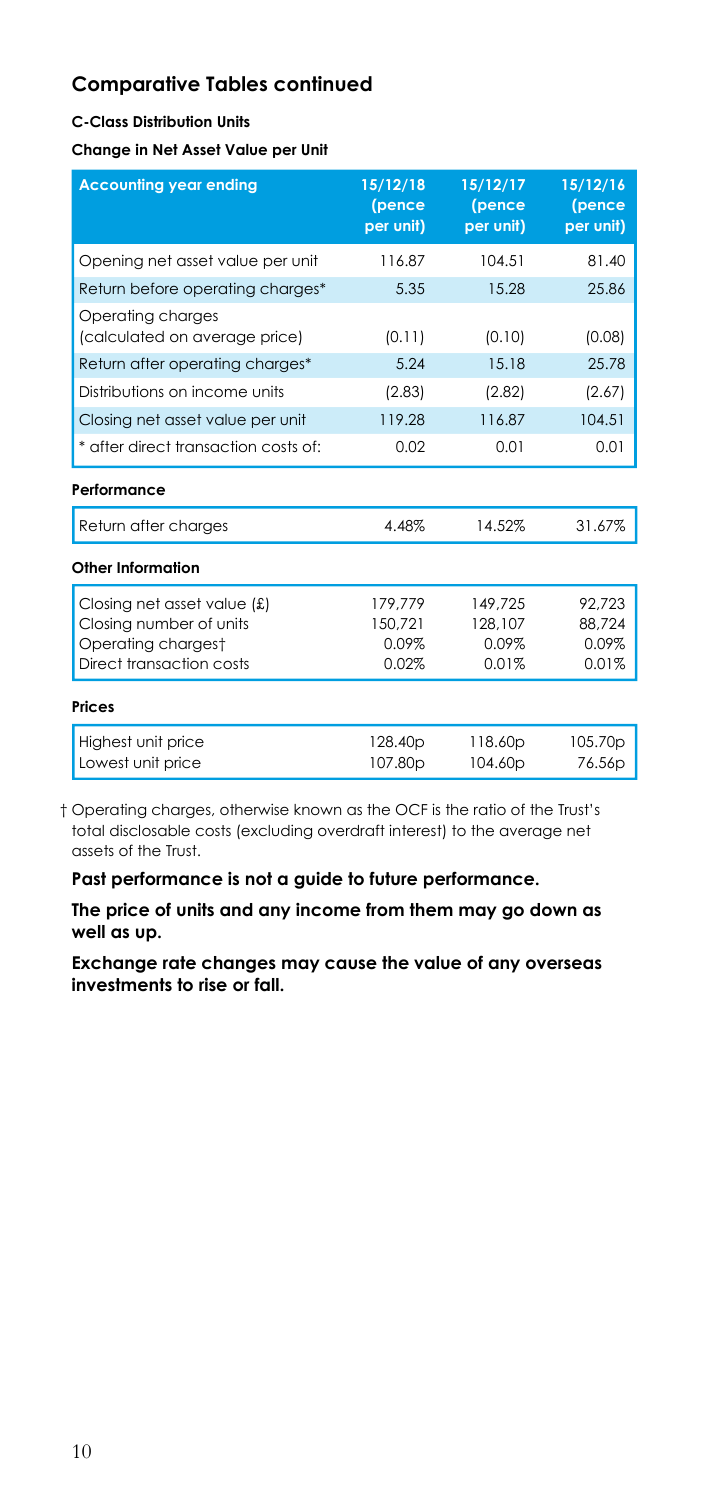#### **C-Class Accumulation Units**

**Change in Net Asset Value per Unit** 

| <b>Accounting year ending</b>                                                                              | 15/12/18<br>(pence<br>per unit)          | 15/12/17<br>(pence<br>per unit) | 15/12/16<br>(pence<br>per unit) |
|------------------------------------------------------------------------------------------------------------|------------------------------------------|---------------------------------|---------------------------------|
| Opening net asset value per unit                                                                           | 163.23                                   | 142.59                          | 107.80                          |
| Return before operating charges*                                                                           | 7.61                                     | 20.78                           | 34.90                           |
| Operating charges<br>(calculated on average price)                                                         | (0.15)                                   | (0.14)                          | (0.11)                          |
| Return after operating charges*                                                                            | 7.46                                     | 20.64                           | 34.79                           |
| Distributions                                                                                              | (3.98)                                   | (3.86)                          | (3.56)                          |
| Retained distributions on<br>accumulation units                                                            | 3.98                                     | 3.86                            | 3.56                            |
| Closing net asset value per unit                                                                           | 170.69                                   | 163.23                          | 142.59                          |
| * after direct transaction costs of:                                                                       | 0.03                                     | 0.02                            | 0.01                            |
| Performance                                                                                                |                                          |                                 |                                 |
| Return after charges                                                                                       | 4.57%                                    | 14.48%                          | 32.27%                          |
| Other Information                                                                                          |                                          |                                 |                                 |
| Closing net asset value $(f)$<br>Closing number of units<br>Operating chargest<br>Direct transaction costs | 3.032.673<br>1.776.713<br>0.09%<br>0.02% | 617<br>378<br>0.09%<br>0.01%    | 539<br>378<br>0.09%<br>0.01%    |
| Prices                                                                                                     |                                          |                                 |                                 |
| Highest unit price<br>Lowest unit price                                                                    | 182.10p<br>150.70p                       | 164.30 <sub>p</sub><br>142.50p  | 142.60p<br>101.50p              |

 † Operating charges, otherwise known as the OCF is the ratio of the Trust's total disclosable costs (excluding overdraft interest) to the average net assets of the Trust.

**Past performance is not a guide to future performance.** 

**The price of units and any income from them may go down as well as up.**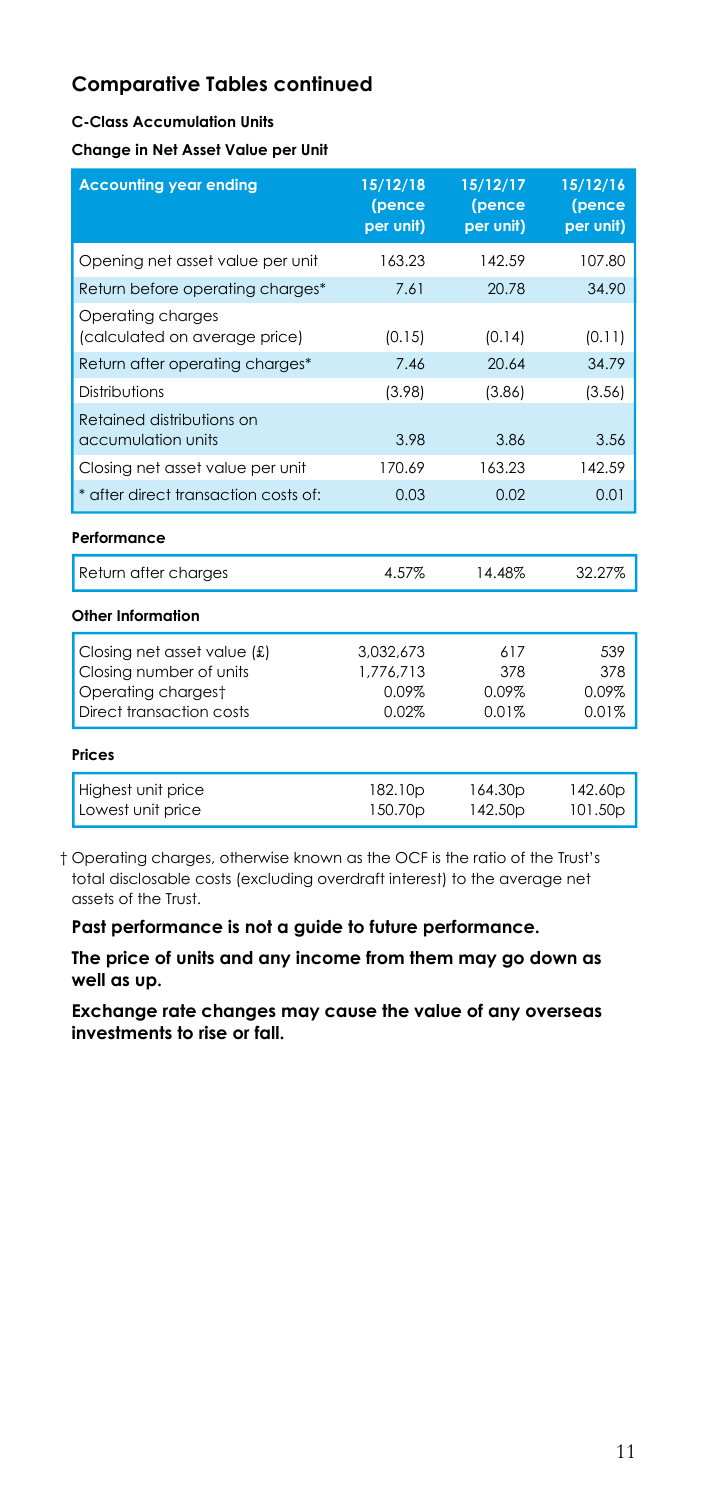# **Manager's Investment Report**

During the year under review, the bid price of the Trust's R-Class distribution units rose by 2.21%. Standard & Poor's (S&P), the Index compiler, calculates the benchmark Index at the end of the business day using closing prices, whereas the Trust is valued using prevailing prices at 3pm. Therefore, for tracking purposes the Trust and the Index have been revalued using closing prices and foreign exchange rates. On this basis, over the review year, from close of business on 15 December 2017 to the close of business on 14 December 2018, the Trust rose by 0.62% on a capital only basis, compared with the S&P Global 100 Index rise of 0.51% (Source: Bloomberg), producing a tracking difference of +0.11%.

**Past performance is not a guide to future performance. The value of investments and any income from them may go down as well as up.** 

#### **Exchange rate changes may cause the value of any overseas investments to rise or fall.**

"Standard & Poor's®", "S&P®", "S&P Global 100" and "Standard & Poor's Global 100" are trademarks of the McGraw-Hill Companies Inc. and have been licensed for use by Legal & General. The product is not sponsored, endorsed, sold or promoted by Standard & Poor's or the New York Stock Exchange and Standard & Poor's and the New York Stock Exchange make no representation regarding the advisability of investing in the product.

### **Market/Economic Review**

Although the global economic background has remained broadly supportive for equities, escalating trade tensions between the US and China and the prospect of further US interest rate hikes has unsettled investors, particularly in emerging markets. Only the US market has gained significant ground, boosted by the strength of the US Dollar.

UK equities have underperformed global indices over the last 12 months as Brexit negotiations have weighed on investor sentiment. More internationally orientated FTSE 100 Index stocks have outperformed mid-caps and smaller companies. The market has been led higher by energy stocks, benefitting from the recovery in the oil price. Food retailers also performed well on encouraging earnings announcements. Amongst the weakest sectors were utilities, food producers, telecoms and tobacco. These sectors are less sensitive to the economic cycle but are more closely correlated with bond markets, and tend to underperform when investors are more optimistic about the global economic outlook.

US equities have outperformed global indices by a substantial margin. The rally has been led by the consumer discretionary sectors, healthcare providers and technology stocks, which have generally exhibited strong earnings momentum. In contrast, basic materials, consumer staples and real estate have lagged the Index. As the year progressed, investors focused on the prospect of corporation tax cuts with Congress passing the Trump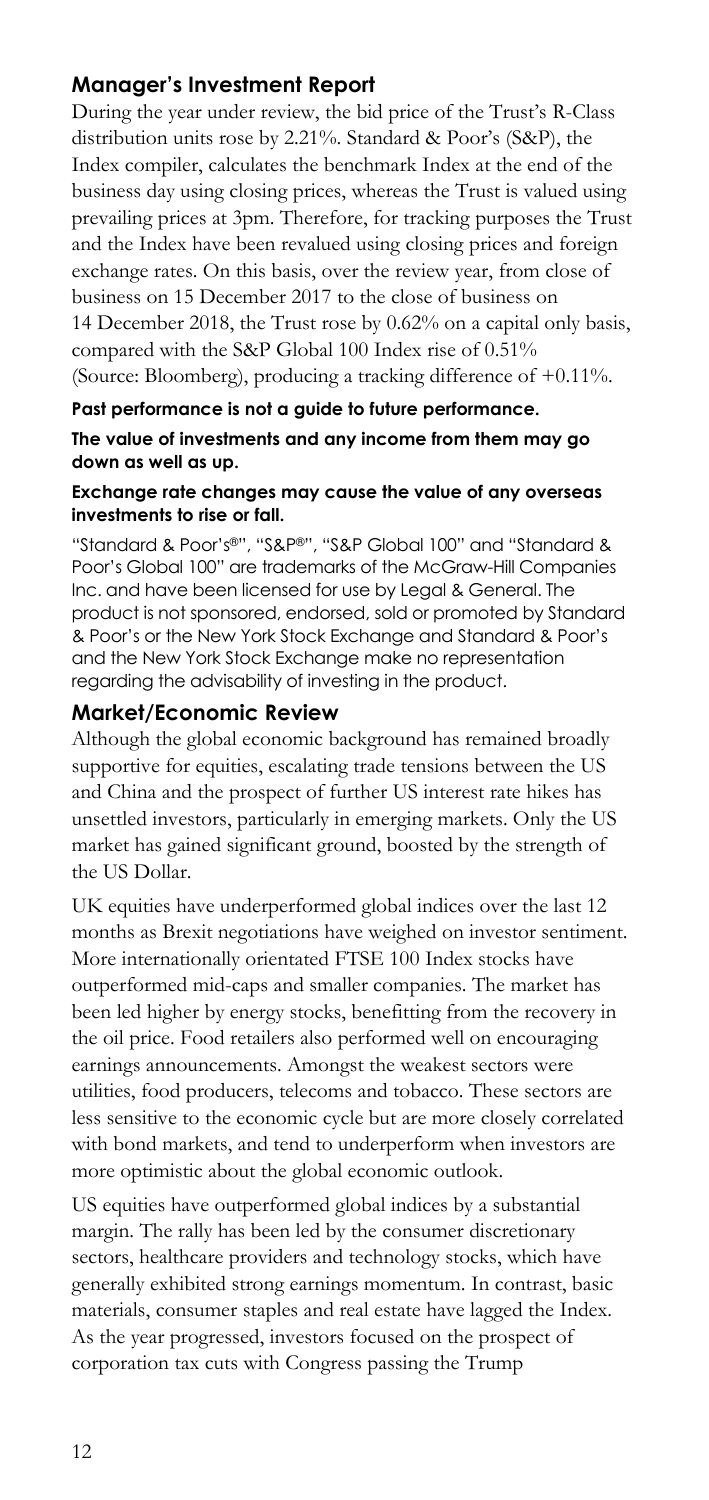# **Manager's Investment Report continued**

administration's tax reforms in December 2017. The prevailing mood of optimism and accelerating economic growth enabled the equity market to take higher US interest rates in its stride, although volatility spiked during the opening quarter of 2018 and in October as US-China trade dispute escalated.

Returns from European equities have been disappointing in comparison with other developed markets. Although earnings growth and the economic background have been supportive, political concerns resurfaced in recent months, most notably in Italy. The new coalition government comprising the populist Five Star Movement and the Northern League is potentially on a collision course with the European Central Bank over its spending plans, which threaten to breach the latter's fiscal deficit limits. This has reawakened the debate on the existential future of the Eurozone. As a result, renewed fears of contagion risk drove down financial stocks, notably banks.

After performing strongly in early January, Asia-Pacific stocks subsequently faced a turbulent period, reflecting trade tensions and worries over rising US interest rates. With disappointing global earnings triggering October's sell-off, Asia-Pacific equities ended lower in Sterling terms, underperforming global equities but outperforming emerging markets. Japanese equities showed resilience as corporate earnings remained largely positive and economic activity recovered from first quarter's contraction, ending the year slightly higher. Australian equities posted modest losses, as optimism over domestic demand offset the effects of a financial misconduct scandal. However, trade concerns and a late sell-off in the IT sector hit the tech-heavy Korean market.

# **Trust Review**

Companies held within the Trust are held with weightings generally proportionate to those of the benchmark Index. Therefore, investment activity, other than to raise or invest cash, is only necessary when there are changes to the benchmark Index, or as a result of a corporate action.

The December 2017 Index review resulted in one addition and one deletion. This was due to a change of SEDOL (security identifier) for Linde AG (Germany) with the tendered line added to the Index. There were 31 changes to the free share capital of constituents with the largest weight increases being Total S.A. (France), Amazon.com (United States) and DowDuPont Inc (United States). The largest weight decreases were Citigroup (United States), JPMorgan Chase (United States) and PepsiCo (United States). The two-way Index turnover was 1.63%.

The March 2018 Index review resulted in no addition or deletion. There were 39 changes to the free share capital of constituents with the largest weight increases being Royal Dutch Shell (United Kingdom), Amazon.com (United States) and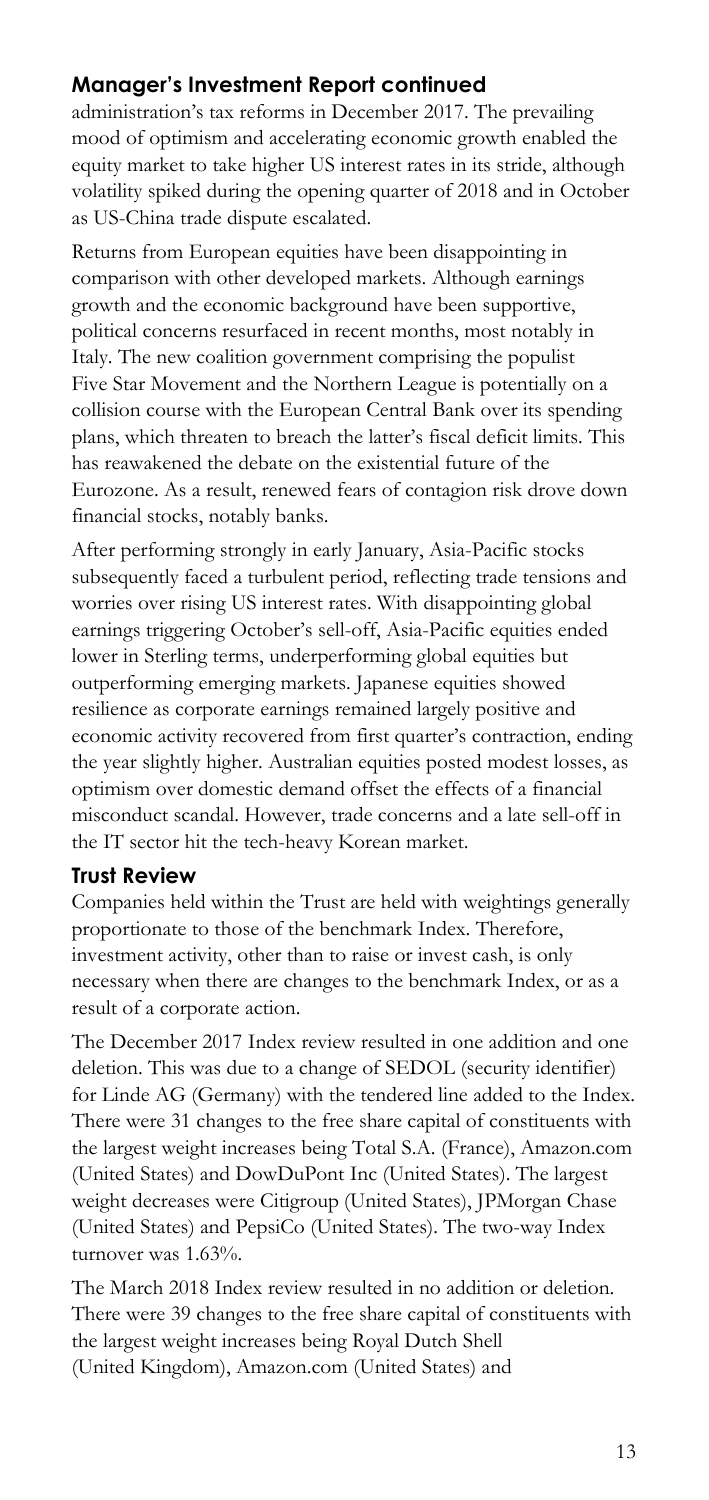# **Manager's Investment Report continued**

American Tower Corp A (United States). The largest weight decreases were for Apple (United States), Citigroup (United States) and Johnson & Johnson (United States). Two-way Index turnover was 0.86%.

The June 2018 Index review resulted in no additions and no deletions. There were 35 changes to the free share capital of constituents; with the largest weight increases being Amazon.com (United States), Total S.A. (France) and Ford Motor (United States). The largest weight decreases were Apple (United States), Novartis (Switzerland) and Intel (United States). Two-way Index turnover was 1.3%.

The September 2018 Index review resulted in two additions, Roche and Roche (Part certified) (both Switzerland), and one deletion, Carrefour (France).There were 56 changes to the free share capital of constituents with the largest weight increases being Amazon.com (United States), Samsung Electronics (South Korea) and International Business Machines (United States) and the largest weight decreases being Apple (United States), JPMorgan Chase (United States) and Nestlé (Switzerland). The two-way Index turnover was 3.81%.

Outside the reviews, Bayer (Germany) increased its capital via rights issue worth EUR 6 billion. Also Abbott Laboratories (United States) was added to the Index following the deletion of Linde (Germany) after it merged with Praxair (United States) to form Linde (United States).

At the end of the review year there were 103 companies in the Index. The three largest stocks in the Index at the end of the review year were Microsoft (7.07%), Apple (6.6%) and Amazon.com (5.67%). The three largest countries in the Index at the end of the year were the United States (64.6%), the United Kingdom (9.7%) and Switzerland (7.0%).

# **Outlook**

Two countervailing forces have kept markets in a holding pattern recently: global economy and company earnings growth, and the ascent of populist economic policies. Trade wars continue to occupy markets' attention and although there has yet to be any major fall-out, our economists do anticipate some damage to growth over the next year, and have slightly revised down our GDP forecasts for both US and China. The Federal Reserve has continued to raise US interest rates, likely to lead to a stronger US Dollar over time.

Legal & General Investment Management Limited (Investment Adviser) 17 January 2019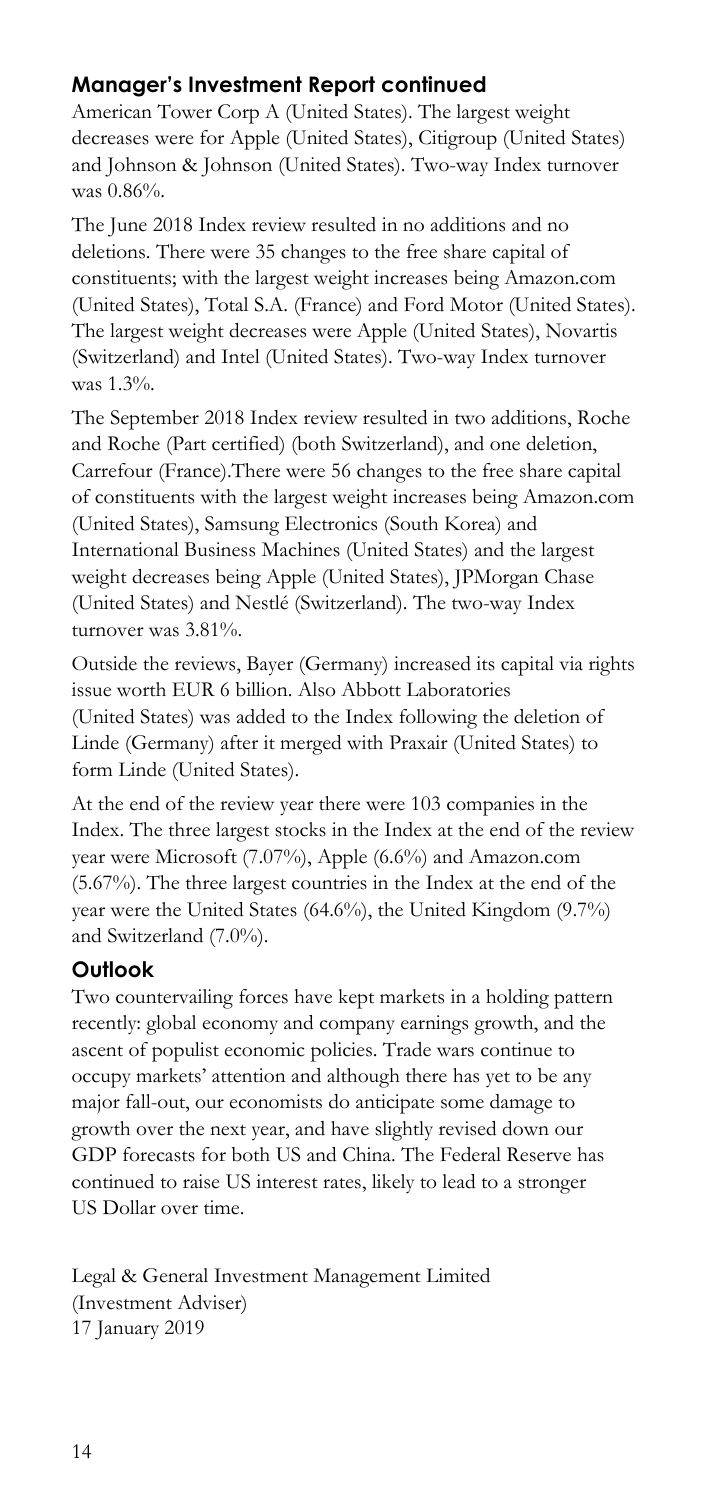# **Manager's Report and Accounts**

Copies of the most recent Interim and Annual Long Form Manager's Reports are available free of charge by telephoning 0370 050 0955, by writing to the Manager or are available on the internet at www.legalandgeneral.com/investments/fundinformation/managers-reports.

Call charges will vary. We may record and monitor calls.

### **Information on Tracking Error**

The 'Tracking Error' of a Trust is the measure of the volatility of the differences between the return of the Trust and the return of the benchmark Index. It provides an indication of how closely the Trust is tracking the performance of the benchmark Index after considering things such as Trust charges and taxation.

Using monthly returns, over the review year, the annualised Tracking Error of the Trust is 0.09%, whilst over the last three years to the end of December 2018, the annualised Tracking Error of the Trust is 0.07%. These Tracking Errors are within the anticipated Tracking Error levels set out in the Trust's Prospectus of  $+/-0.75%$  per annum.

# **Dual Pricing Arrangement**

The Manager's fixed dual pricing arrangement has a set spread to account for the costs of transacting in a particular Trust. Where the Manager operates a box through which unit subscriptions and unit redemptions are netted into a single trade instruction to the Trustee, the netting reduces the actual transaction costs and this generates a revenue to the Manager. The revenue generated from this activity is calculated on a monthly basis and returned to the Trust in the form of a payment from the Manager. This provides an enhanced return to the Trust, through the size of any return will be dependent on the size of subscriptions and redemptions.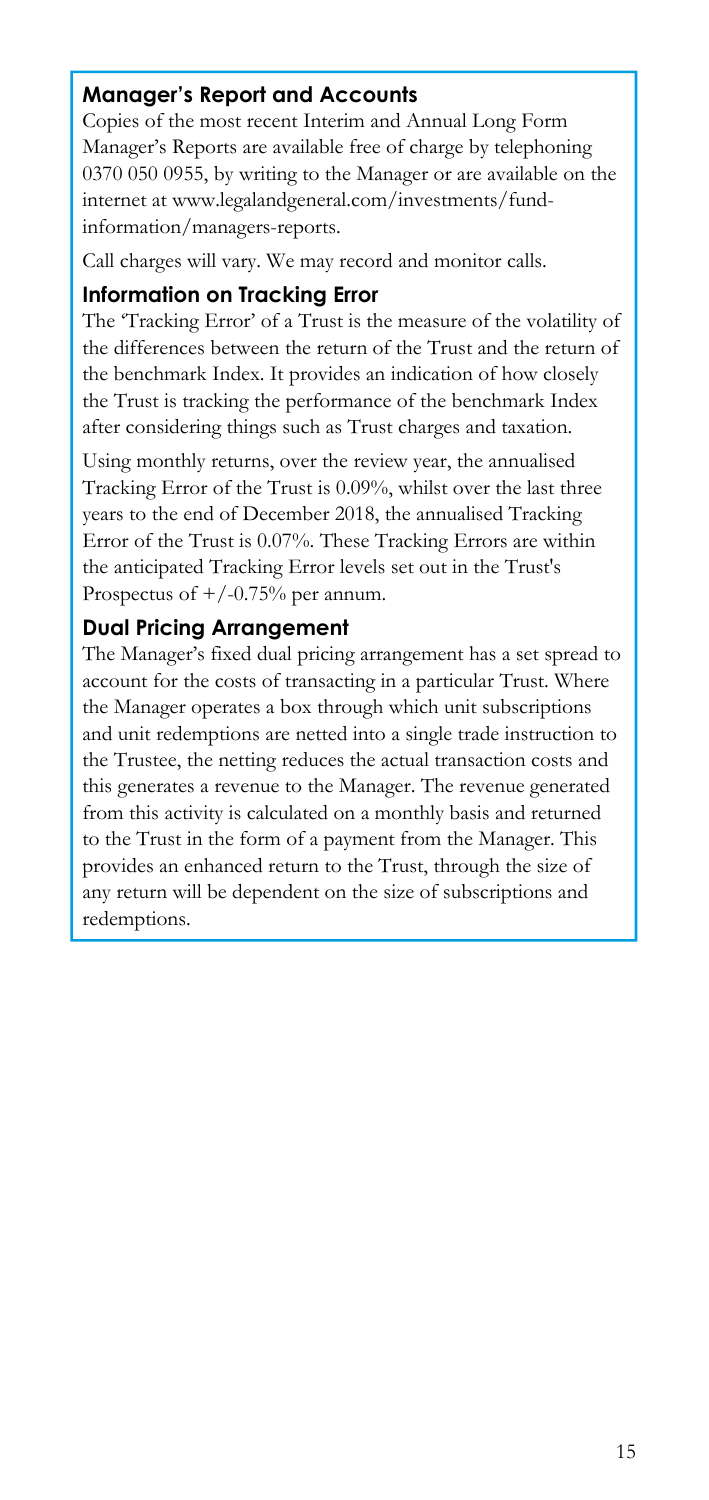# **Minimum Investment Amounts**

The minimum initial lump sum investment amounts for each class are as follows:

| R-Class | $\angle 100$ |
|---------|--------------|
| F-Class | $\sqrt{500}$ |
| I-Class | f1,000,000   |
| C-Class | f100,000,000 |

In addition, monthly contributions can be made into the R-Class with a minimum amount of  $f(20)$  per month and F-Class with a minimum amount of  $\zeta$ 50 per month.

F-Class units are only available to:

- i) investors who have received advice from authorised intermediaries, platforms or other distributors in relation to their investment in units in the Trust and
- ii) distributors who the Manager reasonably considers will adequately bear the costs of marketing to and acquiring investors at no or limited cost to the Manager, and to whom the Manager has confirmed that such distributor or investor meets the criteria for investment in such units.

C-Class units are available to certain eligible investors who meet the criteria for investment in such units as outlined in the share class policy of the Manager, which is available to investors in the C-Class upon request. Where investors in the C-Class no longer continue to meet the criteria for investment in such units, further investment in such units may not be permitted.

# **Other Information**

The information in this report is designed to enable unitholders to understand how the Trust has performed during the period under review and how it is invested at the period end. Further information on the activities and performance of the Trust can be obtained by telephoning 0370 050 0955 or by writing to the Manager.

Call charges will vary. We may record and monitor calls.

# **Significant Changes**

# **Change in Fund Management Fee (FMF)**

With effect from 1 June 2018, the FMF for R-Class units have been reduced from 0.85% to 0.52%.

# **Change of Auditor**

With effect from 28 April 2018, PricewaterhouseCoopers LLP ceased to be Independent Auditors of the Trust and KPMG LLP have been appointed. The change of Auditor has no impact on the way the Trust is operated.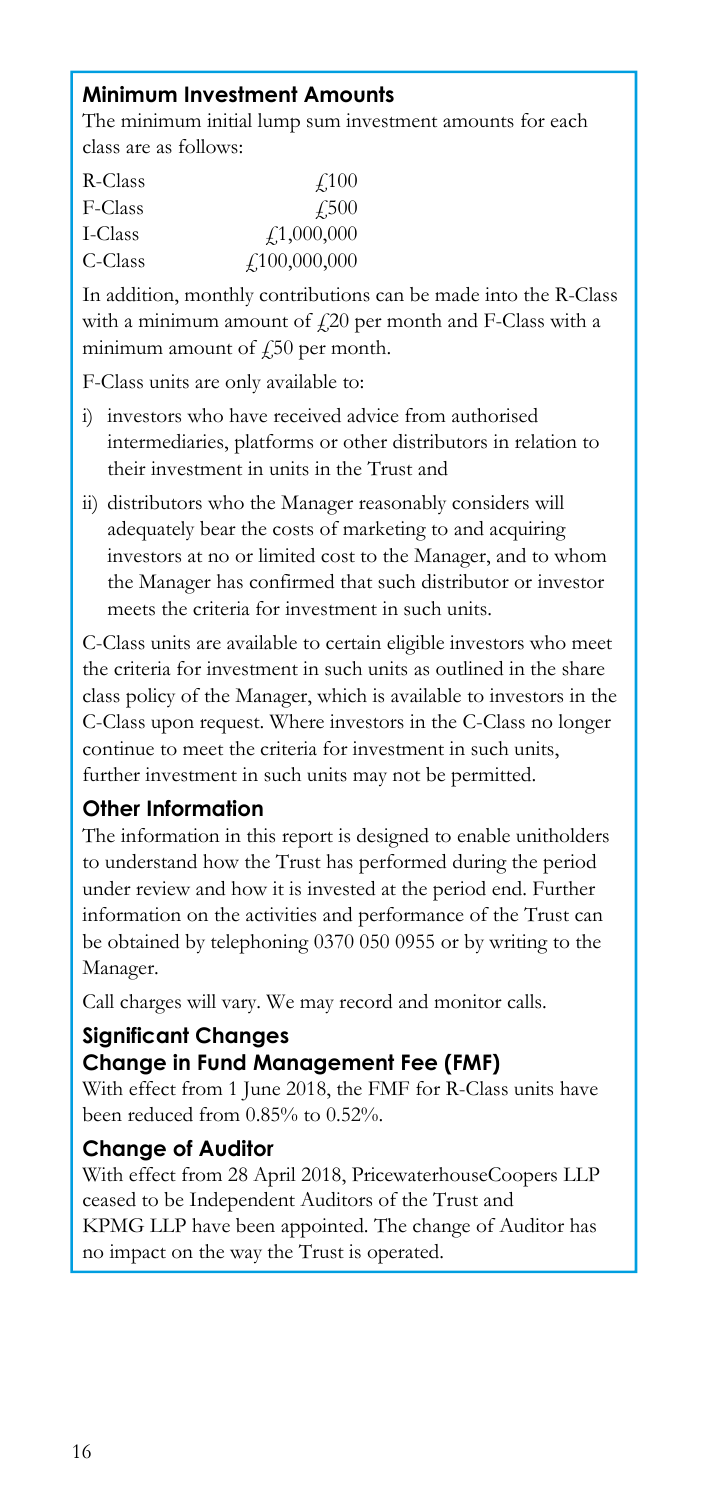# **Significant Changes continued General Data Protection Regulation (GDPR)**

Legal & General takes your privacy very seriously. Under data protection legislation, we have classified ourselves as a 'data controller'. This means that we are subject to certain obligations relating to how we process personal data. These obligations include, without limitation, providing individuals with certain information regarding how we process their personal data.

We will use the personal data you have provided to us in connection with an investment in units of Legal & General Global 100 Index Trust, including your name, age, contact details, bank account details, transactions and the invested amount, and any information regarding the dealing in units in accordance with all applicable data protection laws and our Privacy Policy which is available from 25 May 2018 at www.lgim.com/UTMprivacy (or available upon request). Our Privacy Policy sets out, amongst other things, the purpose or purposes for which your personal data is collected and intended to be processed and also contains any other information prescribed by data protection legislation.

# **Authorised Fund Manager**

Legal & General (Unit Trust Managers) Limited Registered in England and Wales No. 01009418 Registered office: One Coleman Street, London EC2R 5AA Telephone: 0370 050 3350 Authorised and regulated by the Financial Conduct Authority

Call charges will vary. We may record and monitor calls.

# **Trustee**

Northern Trust Global Services SE 50 Bank Street, Canary Wharf, London E14 5NT Authorised by the Prudential Regulation Authority and regulated by the Financial Conduct Authority and the Prudential Regulation Authority

# **Independent Auditors**  KPMG LLP 15 Canada Square, London E14 5GL